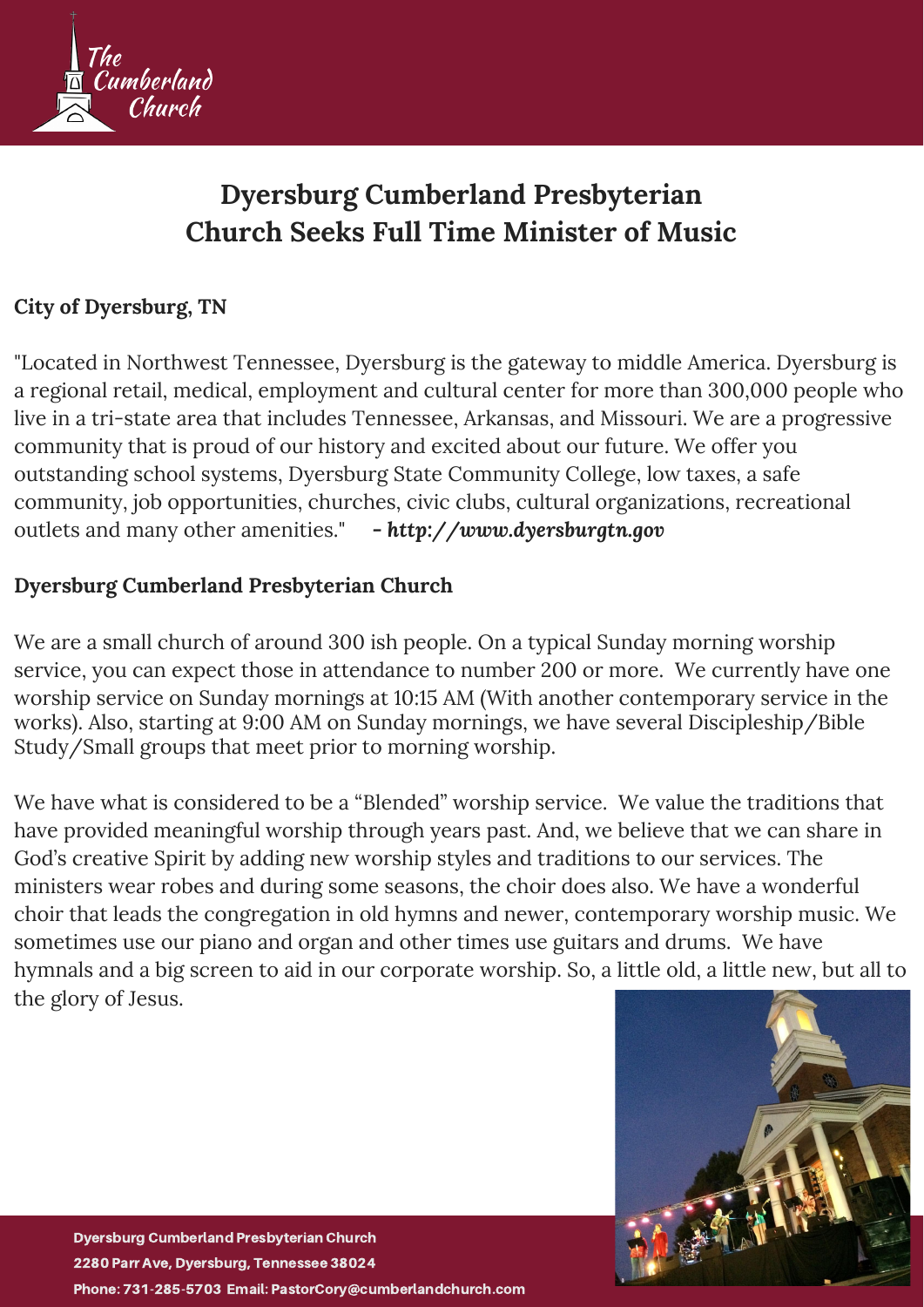

## **Minister of Music**

**Position Summary:** With guidance with the Senior Pastor, the Minister of Music leads the ministry of music throughout the life of the church. This includes using the congregation's musical gifts as a means of, and aid to worship, fostering musical talents and expression among all age groups within the congregation. The Music Minister must be comfortable in traditional and contemporary worship settings.

#### **Responsibilities:**

- Plan, administer, and lead the ministry of music.
- Work with the pastoral staff, other music ministry staff, and volunteers to ensure that appropriate congregational and special music are provided for all Sunday worship services and for other church services and programs, as needed.
- Lead the Chancel Choir in worship services and cultivate the musical gifts of Chancel Choir and other choral and instrumental group members.
- Organize and oversee the music ministry program for all ages
- Encourage and lead the development of additional choral and/or instrumental groups within the congregation.
- Encourage and recruit members of the congregation of all ages to offer their musical gifts in the service of Christ and the church in a wide variety of ways.
- Encourage and lead the Chancel Choir and instrumental groups to present occasional larger choral works (e.g.. Christmas/Easter cantatas).
- Encourage congregational singing as an essential part of worship.
- Attend staff and program meetings to provide professional guidance and assist in planning to ensure a high quality music ministry program.
- Evaluate, select, and purchase or secure choral music for Sanctuary worship services representing a wide range of styles, including classical, traditional, gospel/spiritual, and contemporary.
- Assist other church music staff in purchasing or securing music, supplies, and other materials for the music ministry program, as needed.
- Provide care of all music ministry materials including choir robes, the church music library, and maintenance of instruments (pianos, handbells, pipe organ, ... etc)
- Plan and oversee the budget for the music ministry program.
- Promote an understanding of music as an arena for spiritual growth in relationship to Jesus Christ.
- Promote how music is connected to the particular worship service's biblical theme/message.
- Model a Christian attitude of welcome and concern, fostering supportive and caring
- relationships among choir members and other participants in the music ministry program.
- Partner with ministry staff in offering pastoral care for those involved in the music ministry and provide them with opportunities for fellowship.

#### Dyersburg Cumberland Presbyterian Church

2280 Parr Ave, Dyersburg, Tennessee 38024

Phone: 731-285-5703 Email: PastorCory@cumberlandchurch.com